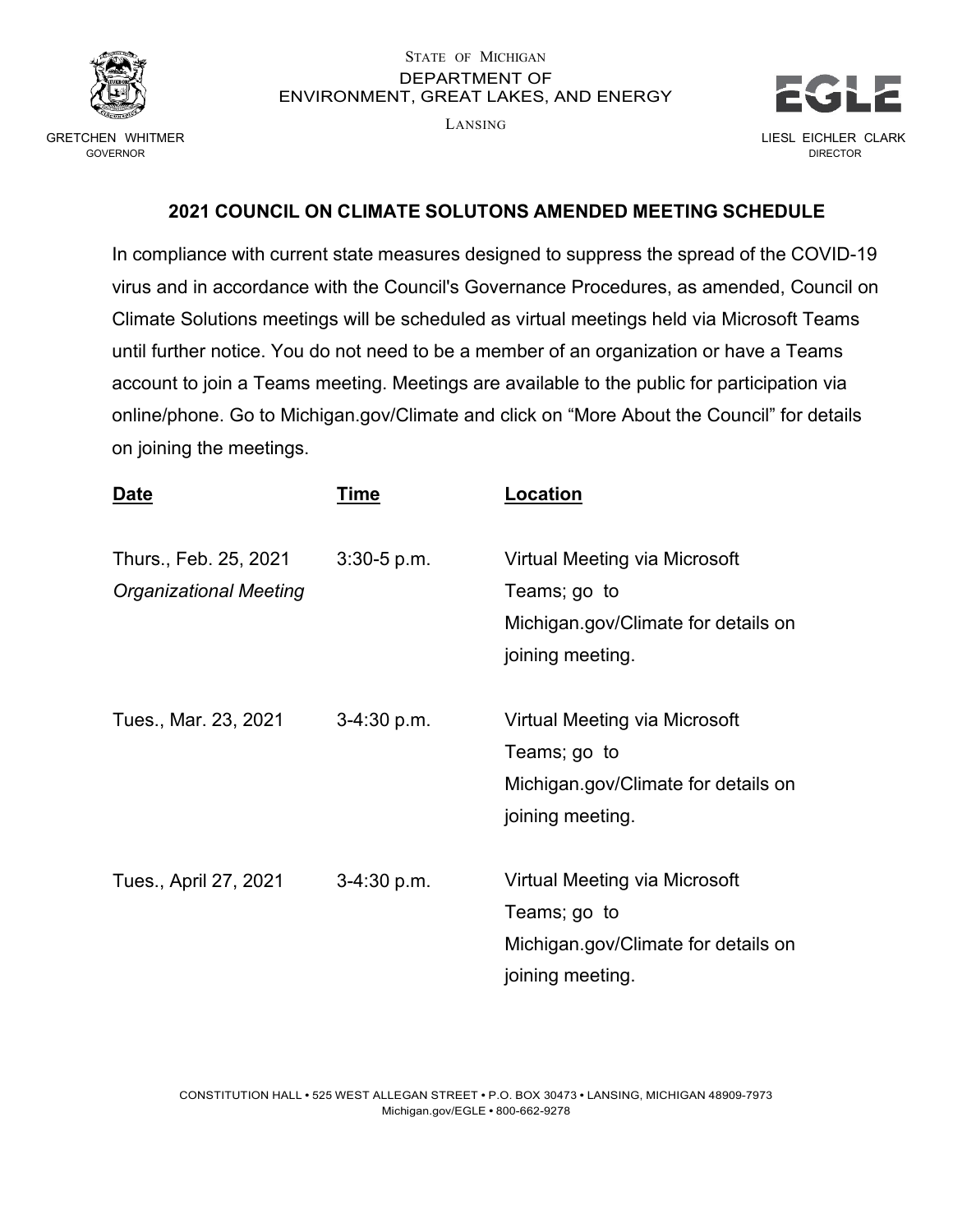2021 Council on Climate Solutions Meeting Schedule Page 2

| Tues., May 25, 2021   | $3-4:30 p.m.$ | Virtual Meeting via Microsoft<br>Teams; go to<br>Michigan.gov/Climate for details on<br>joining meeting. |
|-----------------------|---------------|----------------------------------------------------------------------------------------------------------|
| Tues., June 22, 2021  | $3-4:30 p.m.$ | Virtual Meeting via Microsoft<br>Teams; go to<br>Michigan.gov/Climate for details on<br>joining meeting. |
| Tues., July 27, 2021  | 3-5 p.m.      | Virtual Meeting via Microsoft<br>Teams; go to<br>Michigan.gov/Climate for details on<br>joining meeting. |
| Tues., Aug. 24, 2021  | 3-5 p.m.      | Virtual Meeting via Microsoft<br>Teams; go to<br>Michigan.gov/Climate for details on<br>joining meeting. |
| Tues., Sept. 28, 2021 | $3-5$ p.m.    | Virtual Meeting via Microsoft<br>Teams; go to<br>Michigan.gov/Climate for details on<br>joining meeting. |
| Tues., Oct. 19, 2021  | $1-3$ p.m.    | Virtual Meeting via Microsoft<br>Teams; go to<br>Michigan.gov/Climate for details on<br>joining meeting. |
| Tues., Oct. 26, 2021  | $3-5$ p.m.    | Virtual Meeting via Microsoft<br>Teams; go to<br>Michigan.gov/Climate for details on<br>joining meeting. |